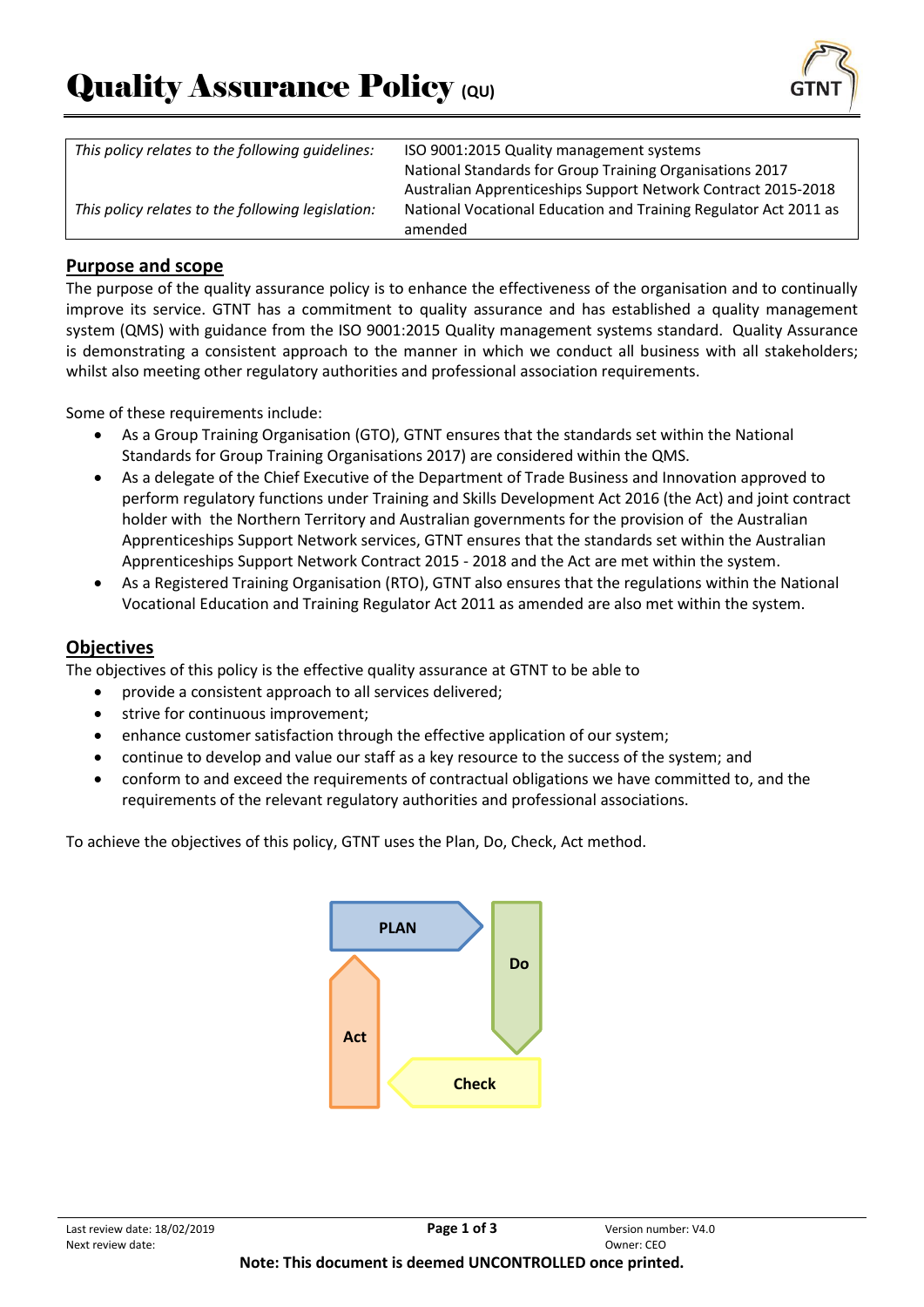

#### **Plan**

Establish the objectives and processes necessary to achieve the desired outcome in accordance with customer requirements and company policies and procedures.

#### **Do**

Implement processes and provide services.

## **Check**

Monitor and measure services provided against benchmarks, feedback, policies and procedures and report the outcomes.

## **Act**

Take actions to continually improve processes and services provided.

This is done through:

- Strategic planning
- Quality management system
- Probation and training plan for new employees
- Internal audits
- Periodic document reviews
- Employee performance reviews
- **Surveys**
- Feedback forms
- Internal and external exit interviews

# **Responsibilities**

#### **Management**

- Strategic planning
- Conduct employee performance reviews
- Demonstrate positive attitudes toward the 'Quality' culture, and
- Drive continuous improvement within departments to align with the QMS.

## **Chief Financial Officer**

- Oversee processes for maintaining the QMS;
- Educate and inform staff to help contribute to a 'Quality' culture, which will contribute towards delivering the best service to our customers;
- Conduct internal reviews and audits of the system, in part and as a whole; and
- Report on the effectiveness of the system to the management team, with any recommendations for improvement.

#### **Technology and Asset Coordinator**

- Coordination and Administration of the QMS
- Educate staff on the QMS
- Conduct internal process and file audits

#### **Employees**

- Embrace and encourage the 'Quality' culture to others in the workplace, and
- Follow requirements of the QMS to ensure consistency of approach to all stakeholders.